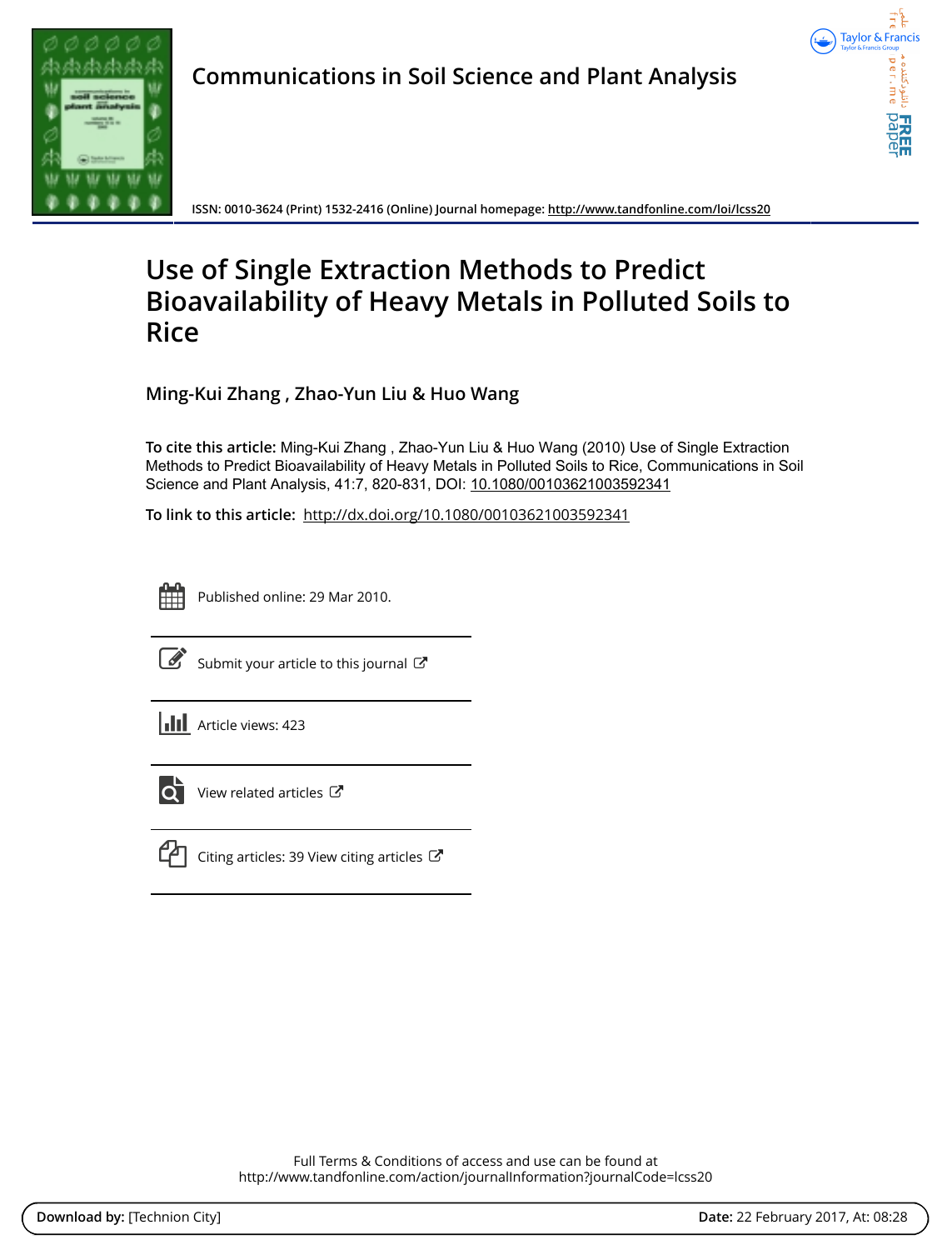

# Crie Cyla, oxidojala FREE

## **Use of Single Extraction Methods to Predict Bioavailability of Heavy Metals in Polluted Soils to Rice**

### MING-KUI ZHANG, <sup>1,2</sup> ZHAO-YUN LIU,<sup>1</sup> AND HUO WANG<sup>1</sup>

<sup>1</sup>Department of Natural Resource Science, College of Natural Resource and Environmental Sciences, Zhejiang University, Hangzhou, China  $2$ Zhejiang Provincial Key Laboratory of Subtropic Soil and Plant Nutrition, Hangzhou, China

*Human exposure to toxic heavy metals via dietary intake is of increasing concern. Heavy-metal pollution of a rice production system can pose a threat to human health. Thus, it was necessary to develop a suitable extraction procedure that would represent the content of metal available to rice plants (*Oryza sativa *L.). The aim of this study was to predict, on the basis of single extraction procedures of soil heavy metals, the accumulation of heavy metals (cadium, lead, copper, and zinc) in rice plants. Six extracting agents [Mehlich 1, Mehlich 3, EDTA (ethylenediaminetetraacetic acid), DTPA–TEA (diethylenetriaminepentaacetic acid–triethanolamine), ammonium acetate (NH4OAc), and calcium chloride (CaCl2)] were tested to evaluate the bioavailability of heavy metals from paddy soils contaminated with lead–zinc mine tailings to rice. The extraction capacity of the metals was found to be of the order EDTA > Mehlich 3 > Mehlich 1 > DTPA–TEA > NH4OAc > CaCl2. The correlation analysis between metals extracted with different extractants and concentrations of the metals in the grain and stalk of the plant showed positive correlations with all metals. The greatest values of correlation coefficients were determined between the NH4OAc- and CaCl2-soluble fractions of soil and contents in plants in all four metals studied. Therefore, NH4OAc and CaCl2 were the most suitable extractants for predicting bioavailability of heavy metals in the polluted soils to rice. The results suggested that uptake of heavy metals by rice was mostly from exchangeable and water-soluble fractions of the metals in the soils. Soil-extractable metals were more significantly correlated with metal accumulation in the stalk than in the grain. The pH had more significant influence on availability of heavy metals in the soils than total content of metals and other soil properties. The bioavailability of metals for rice plants would be high in acidic soils.*

**Keywords** Bioavailability, contaminated soil, metal uptake, single extraction method, rice

#### **Introduction**

Heavy-metal contamination of agricultural soils has become a common phenomenon as a result of emissions from the rapidly expanding industrial areas, mining, the misuse of chemical fertilizers, and the land application of sewage waste. Intake of heavy metals

Received 17 June 2008; accepted 7 May 2009.

Address correspondence to Ming-Kui Zhang, Zhejiang University, Department of Natural Resource Sciences, College of Natural Resource and Environmental Sciences, Huajiachi Campus, Hangzhou 310029, China. E-mail: mkzhang@zju.edu.cn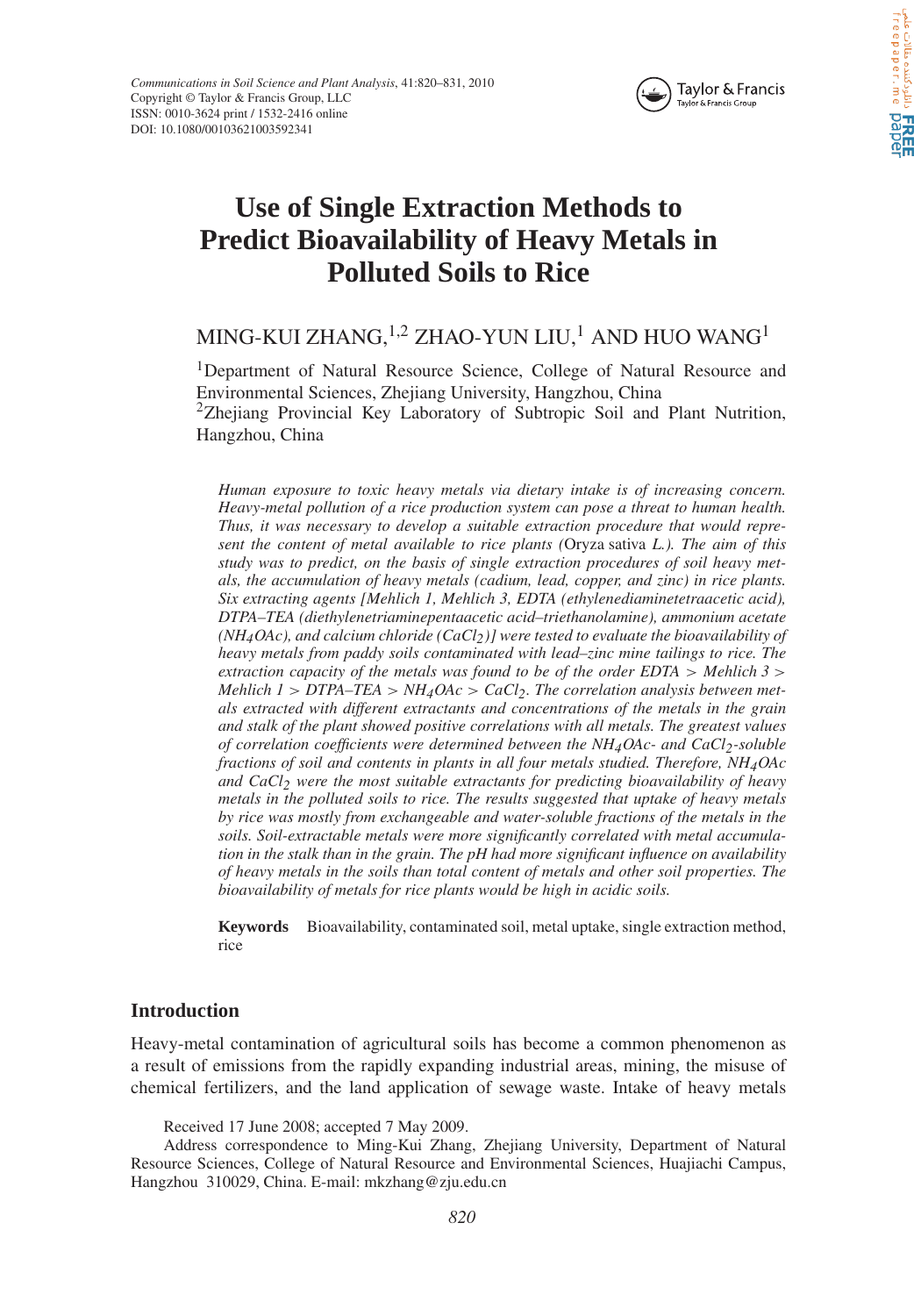**CALE ERREE**<br>القام الثلوثتنده مقالات علمی

via the environment–crop system has been considered to be the predominant pathway of human exposure to environmentally toxic heavy metals. The main sources of heavy metals from the environment to plants are air, water, and the soil (Hamilton 1995; Hope 1995; Kabata-Pendias and Pendias 1992; Wenzel and Jockwer 1999). The bioavailability of heavy metals to plants is controlled by many factors associated with soil and climatic conditions, plant genotype, and agronomic management, including active*/*passive transfer processes, sequestration and speciation, redox states, the type of plant root system, and the response of plants to elements in relation to seasonal cycles (Kabata-Pendias and Pendias 1992; Lindsay 1979). Contaminants in bulk soil might be transferred into soil solution, making them available to roots (Wenzel and Jockwer 1999). In polluted areas, the transfer of heavy metals from soils to plants is of great concern (Rodriguez, Tome, and Lozano 2002). When bioavailability of heavy metals in soils is evaluated, total concentration and available species of the metals should be considered (De Vries et al. 2005). Analysis of total heavy-metal content provides information on the accumulation of heavy metals in soils. However, total content cannot indicate the bioavailability and mobility of these metals in soils, because not all the forms of metals present in soil are available to plants. Therefore, it is of utmost important to predict bioavailable metals rather than the total metals in order to assess toxic effects and to study biogeochemical pathways. Several methods have been used to evaluate bioavailability of trace elements in soils, which are based mainly on extractions by various solutions: (i) mineral acids at various concentrations, (ii) chelating agents, for example, ethylenediaminetetraacetic acid (EDTA) and diethylenetriaminepentaacetic acid–triethanolamine (DTPA–TEA), (iii) buffered salts, for example, ammonium acetate (NH4OAc), (iv) neutral salts, for example, calcium chloride  $(CaCl<sub>2</sub>)$  and ammonium nitrate  $(NH<sub>4</sub>NO<sub>3</sub>)$ , and (v) other extractants proposed for routine soil testing. The use of various single extractants for the prediction of bioavailability of metals from soils has been reported; however, suitability and prediction precision of the various extractions varied with soil types and plants (Adriano 2001; Alloway 1995; Alvarez et al. 2006; Feng et al. 2005; Gupta and Sinha 2007; Iyengar, Martens, and Miller 1981; Meers et al. 2007; Mehlich 1984; Mendoza et al. 2006; Young et al. 2005; Zhang, Zhou, and Huang 2006).

Rice is a main food crop in the world and has been increasingly exposed to solid and industrial wastewater irrigation and point-source pollution by smelter and chemical enterprises. Pollution of heavy metals in a rice production system can pose a potential longterm threat to human health. The risks of their potential entry into the food chain need to be carefully considered. Heavy-metal uptake and accumulations in rice are dependent on both rice varieties and site conditions. Significant differences were determined among rice genotypes in heavy-metal uptake and accumulation in grains; thus, the possibility of developing rice cultivars with low grain accumulation of toxic heavy metals is considered an efficient approach for producing safe yields from rice cultivated in slightly or moderately contaminated soils (He et al. 2006; Cattani, Romani, and Boccelli 2008; Shi, Li, and Pan 2009). Increased concentrations of heavy metals in agricultural soils can increase uptake and accumulation of the metals in rice (Li et al. 2005). Inherent differences in soil chemical and physical properties can also change metal bioavailability and mobility and thus affect uptake of heavy metals in rice (Li et al. 2005). In addition, the application of amendments, such as lime, could decrease the metal bioavailability in soils*/* Amendment addition thus appears to be a promising technique to reduce the bioavailability of soil metals and minimize metal concentrations in the produced rice (Kumar et al. 1998).

The soils (paddy soils) used for rice production are often flooded during the growth season, and the chemical forms of heavy metals and soil–plant transfer pathways of the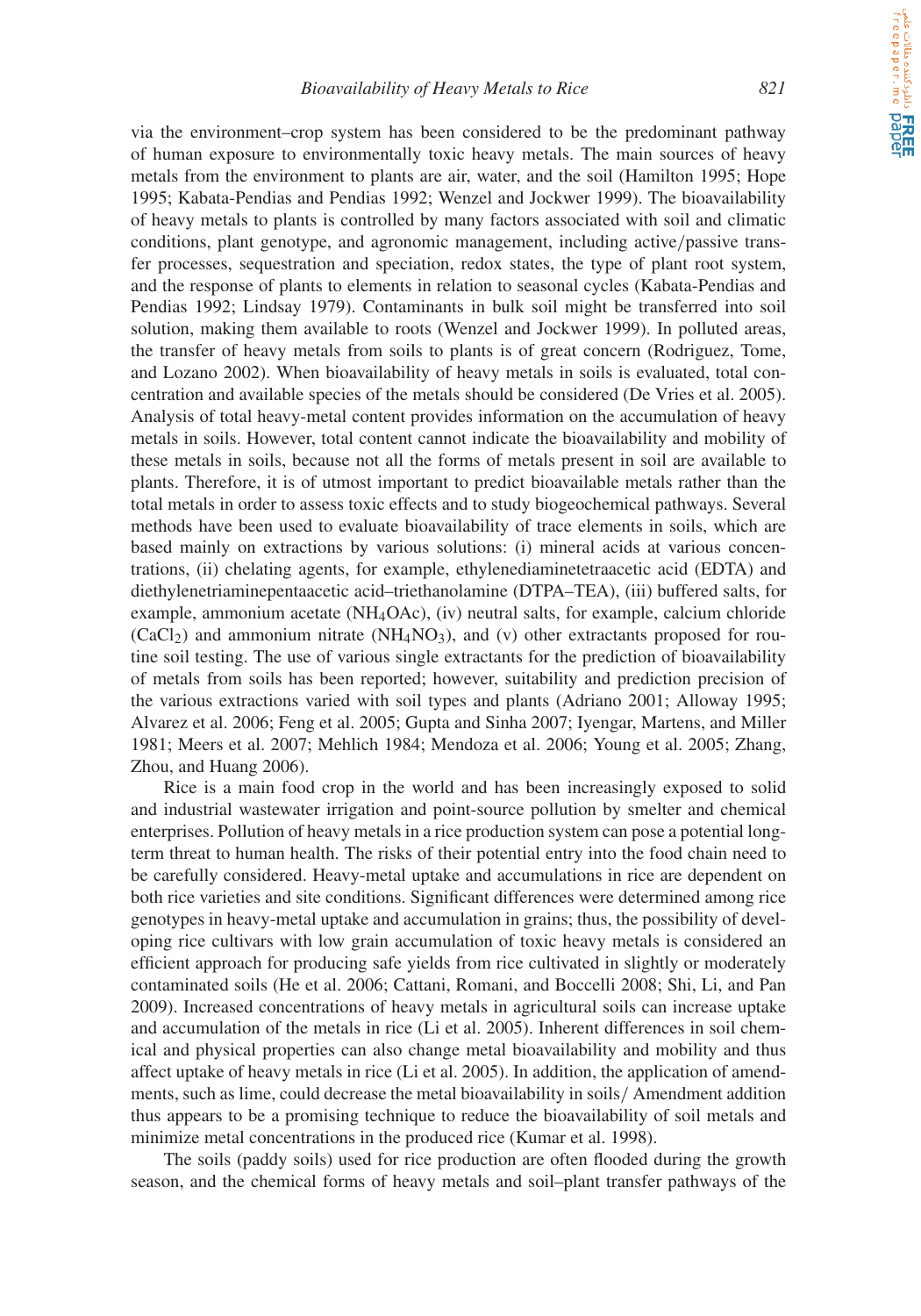metals in the paddy soils may be different from those of other soils. Therefore, extractants suitable for the prediction of bioavailability of metals in a rice–paddy soil system could be different from other plant–soil systems. In this article, we aim to assess the potential of six widely employed single extractants, namely Mehlich 1, Mehlich 3, EDTA, DTPA– TEA, NH4OAc, and CaCl2, for the prediction of bioavailability of metals from paddy soils contaminated with lead–zinc mine tailings to rice plants. Emphasis is put on selecting the best extraction procedure to estimate the content of metals in soil available to plants during the growing season.

#### **Materials and Methods**

#### *Samples*

The present study was conducted in Dongguan, Shangyu County, located at the northern part of Zhejiang Province in southeastern China. The sampling area was located at a rice production area near an abandoned lead–zinc mine and was polluted by containments of lead–zinc mine tailings for more than 100 years. It is about 10 m above sea level. Geologically, the area is covered by lacustrine sediment with low background of heavy metals. There is a humid subtropical climate with a mean annual rainfall of 1,400 mm and an average annual temperature of 16.4 ◦C. Representative soil and rice plant samples were taken in November 2007 from an environmentally contaminated rice production region  $(2.5 \text{ km}^2)$  in the town. The region was divided into 53 sectors (each of 4–6 ha). Both soil and plant samples were taken from each sector, at which intense rice cultivation occurred. For plant samples, stalk and grain with hull were simultaneously collected. Each sample was composed of a mixture of 10 samples taken from 10 places within each sector. The soil samples were air-dried at room temperature, and subsamples from each soil were ground to *<*2 mm and *<*0.149 mm, respectively, for physical and chemical analyses. The rice samples were first washed thoroughly with tap water to remove dust adhered to the samples. Then, the samples were washed three times with deionized water. Afterward, the samples were dried to a constant weight at 60  $°C$ , thoroughly ground in a stainless steel mill to a fine powder (*<*1 mm), mixed, and made uniform to obtain representative samples. They were subsequently analyzed for the content of metals.

#### *Extraction of Available Heavy Metals*

Six different extraction methods were used to extract soil labile metals: (i) 0.01 mol L<sup>−1</sup> CaCl<sub>2</sub>-extractable metals [1:10 ratio of soil to 0.01 mol L<sup>-1</sup> CaCl<sub>2</sub>; 60 min reaction time] (Sparks 1996), extracting only water-soluble metals; (ii) Mehlich 1–extractable metals [1:4 ratio of soil to 0.05 mol L<sup>-1</sup> hydrochloric acid (HCl) + 0.0125 mol L<sup>-1</sup> sulfuric acid  $(H<sub>2</sub>SO<sub>4</sub>)$ ; 5 min reaction time] (Sparks 1996), including water-soluble, exchangeable, and partially carbonate, oxide-bound metals; (iii) DTPA–TEA–extractable metals [1:2 ratio of soil to DTPA–TEA extraction solution; 120 min reaction time] (Sparks 1996), including water-soluble, exchangeable, and partially organic bound metals; (iv) 1 mol  $L^{-1}$ NH<sub>4</sub>OAc–extractable metals [1:4 ratio of soil to 1 mol  $L^{-1}$  NH<sub>4</sub>OAc extraction solution; 60 min reaction time] (Sparks 1996), including water-soluble and exchangeable metals; (v) Mehlich 3–extractable metals (1:10 ratio of soil to Mehlich 3 extraction solution [0.2 mol L<sup>-1</sup> acetic acid (CH<sub>3</sub>COOH) + 0.25 mol L<sup>-1</sup> NH<sub>4</sub>NO<sub>3</sub> + 0.015 mol L<sup>-1</sup> ammonium fluoride (NH<sub>4</sub>F) + 0.013 mol L<sup>-1</sup> HNO<sub>3</sub> + 0.001 mol L<sup>-1</sup> EDTA, pH2.0];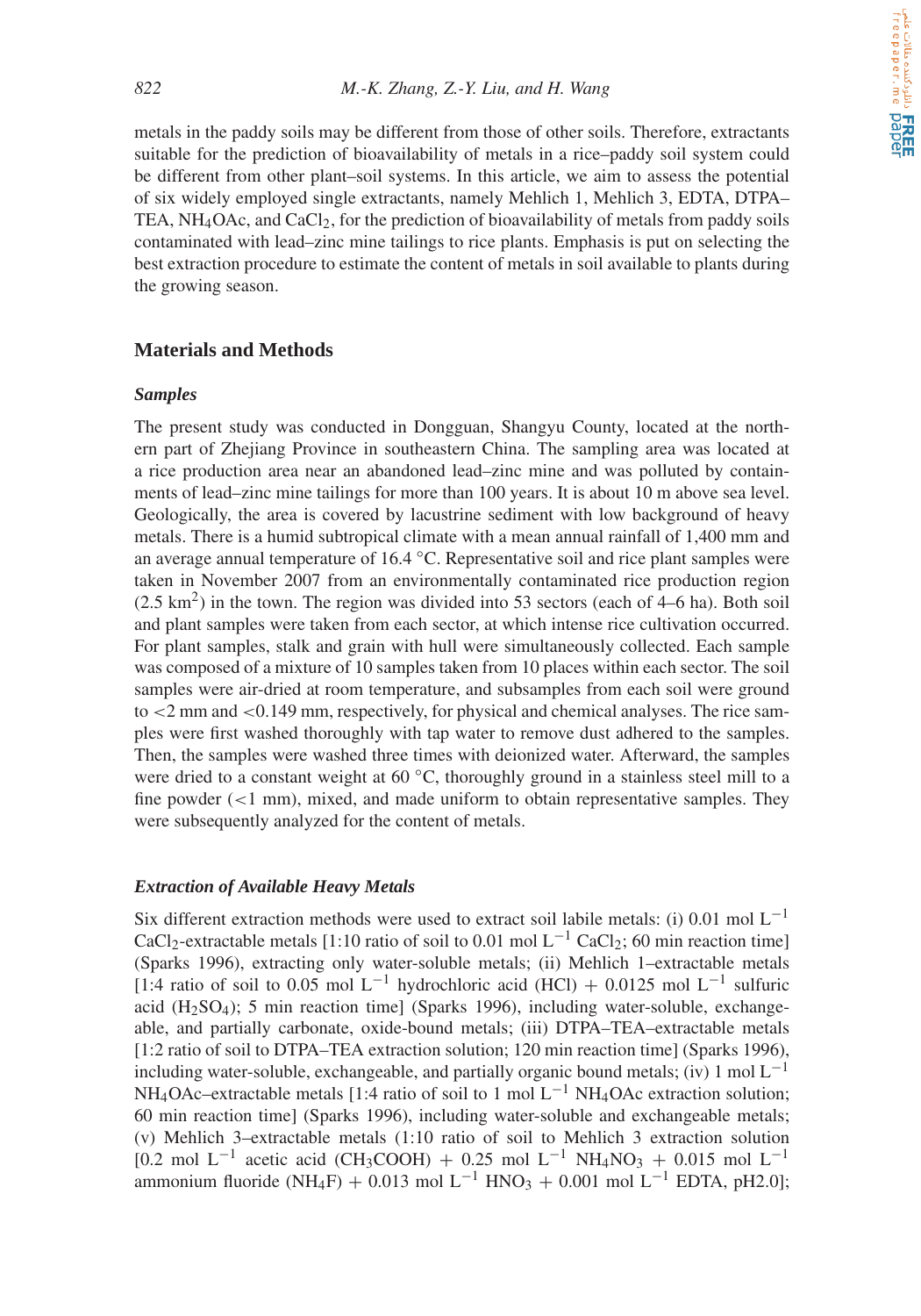5 min reaction time) (Mehlich 1984), including water-soluble, exchangeable, partially carbonate, oxide- and organic-bound metals; and (vi) EDTA-extractable metals [1:5 ratio of soil to 0.05 mol  $L^{-1}$  sodium (Na)–EDTA solution; 1 h reaction time] (Chojnacka et al. 2005), including water-soluble, partially exchangeable, and partially organic-bound metals. After each extraction, the suspension was centrifuged at 6,500*g* relative centrifuge force for 30 min, and then the supernatant was passed through a Whatman No. 42 filter paper. The concentrations of cadmium (Cd) and lead (Pb) in the supernatant after centrifugation were determined by a graphite furnace atomic absorption spectrophotometer (GFAAS), and those of copper (Cu) and zinc (Zn) were determined by an atomic absorption spectrophotometer (AAS).

#### *Determination of Soil Properties and Heavy Metals in Soil and Plant Samples*

Soil pH was measured in a soil*/*water ratio of 1:2.5 using a pH meter. Total carbon (C) was determined by wet digestion (Institute of Soil Science 1978). Particle composition of the soil samples was determined using the micropipette method (Miller and Miller 1987). Nitric and hydrochloric acids were added to soil samples and placed on a hot plate following the USEPA 3050 method (Sparks 1996). The resulting solutions were diluted to 50 mL with ultrapure water. Cadmium and lead (Pb) concentrations in digestates were measured using the GFAAS, and Cu and Zn concentrations were measured using the AAS. The detection limits were 0.12, 0.65, 14, and 12  $\mu$ g L<sup>-1</sup>, respectively, for Cd, Pb, Cu, and Zn. Analysis of the internal standards was repeated every 10 samples. All the reagents used were of trace pure grade. The samples were analyzed in three replicates.

#### *Statistical Analysis*

Data analyses were performed using the SPSS software package, version 11.5 (SPSS Inc., Chicago, Ill.). Linear regressions were used to test correlations between metal contents in grains and stalks of rice plants and extractable heavy metals from soils by various extraction methods. Correlation was assumed to be statistically significant at *P <* 0.05. Forward stepwise multivariate regression was used to derive best-fit models of metal contents in grains and stalks of rice plants as a function of soil total metals and properties.

#### **Results and Discission**

#### *Soil Properties and Accumulation of Heavy Metals in the Soils*

There are marked differences in the soil properties and accumulation of soil heavy metals among the 53 locations. Organic C, clay contents, and pH ranged from 11.8 to 21.2 g kg<sup>-1</sup>, 170 to 310 g  $kg^{-1}$ , and 4.2 to 7.4, respectively. The corresponding mean values were 15.3 g kg<sup>-1</sup>, 244 g kg<sup>-1</sup>, and 5.9. About 38% of the soil samples had pH less than 5.5, indicating that some of the soils were strongly acidic soils. Total heavy metals in the soils varied widely and ranged from 0.11 to 1.49 mg kg<sup>-1</sup> for Cd, 17.0 to 132 mg kg<sup>-1</sup> for Cu, 21.1 to 436 mg kg<sup>-1</sup> for Pb, and 58.5 to 128 mg kg<sup>-1</sup> for Zn, respectively (Table 1). The corresponding mean values were 0.39, 47.6, 95.6, and 128 mg kg<sup>-1</sup>.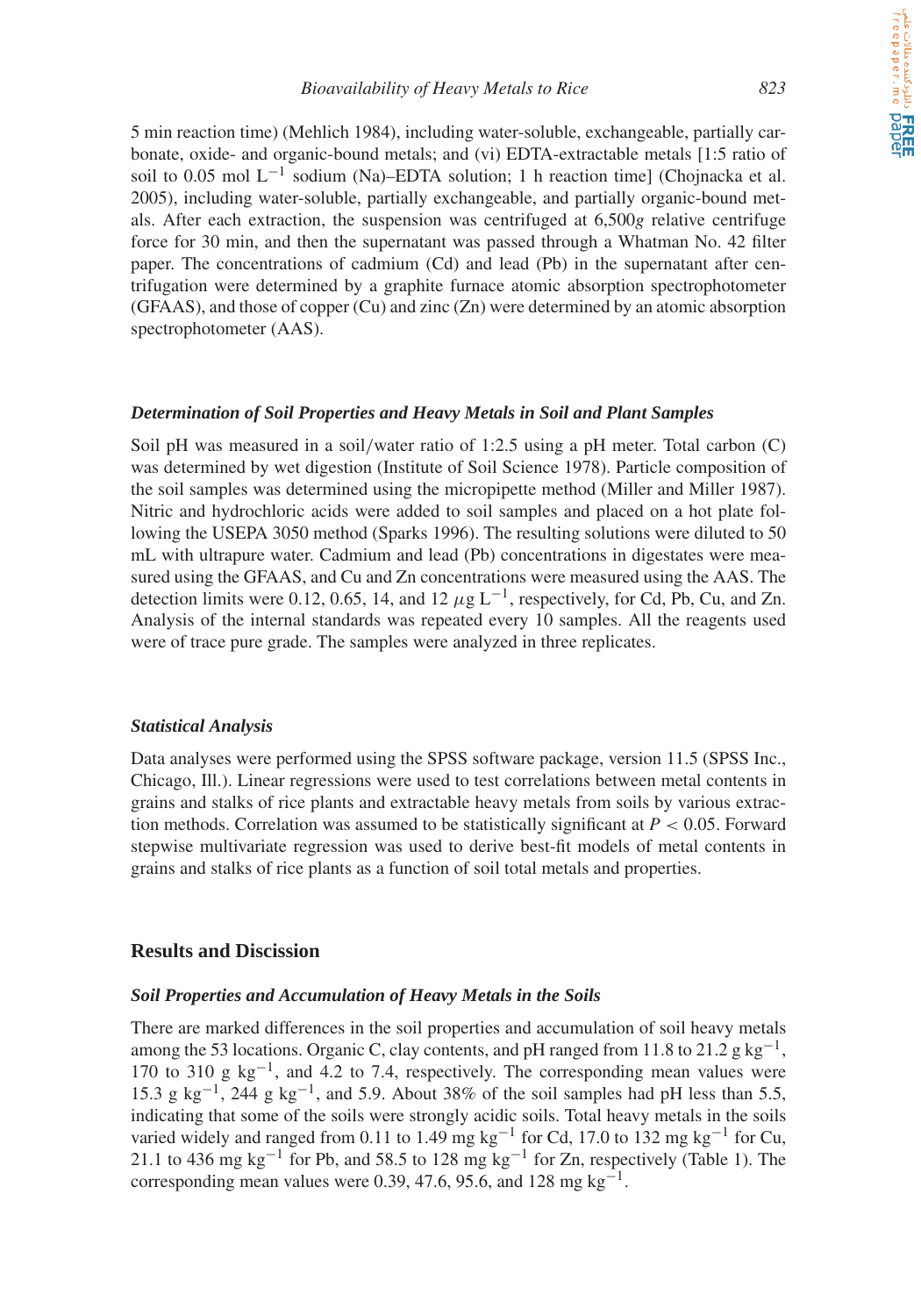|                                                                                               |                     | $(\%)$<br>Z                                    | 50                |                      |                         | 5870                                               |                                                                              | $\overline{17}$     | $\approx$         |
|-----------------------------------------------------------------------------------------------|---------------------|------------------------------------------------|-------------------|----------------------|-------------------------|----------------------------------------------------|------------------------------------------------------------------------------|---------------------|-------------------|
|                                                                                               | $\overline{\Sigma}$ | $(mg kg^{-1})$<br>Mean                         | 128               | 27.6<br>31.3<br>13.4 |                         |                                                    |                                                                              | $3.74$<br>0.74      |                   |
|                                                                                               |                     | $(mg kg^{-1})$<br>Range                        | $58.5 - 488$      | $5.53 - 41.7$        | $9.58 - 56.7$           | $11.4 - 98.2$                                      | $3.28 - 31.5$                                                                | $0.15 - 18.7$       | $0.11 - 3.12$     |
|                                                                                               |                     | Š                                              | 70                | 84                   | 72                      | 87                                                 |                                                                              | 108                 | 138               |
|                                                                                               | Ph                  | $(mg kg^{-1})$ (%)<br>Mean                     | 95.58             | 1.62                 | 19.63                   | 16.28                                              | 5.43                                                                         |                     | 0.094             |
| ranges, and variation coefficients (CV) of total and extractable heavy metals in soil samples |                     | $(mg kg^{-1})$<br>Range                        | 45 21.11 - 436.00 | $3.94 - 39.46$       | $3.68 - 57.22$          | $4.14 - 46.75$<br>2.27 – 21.43                     |                                                                              | $0.11 - 7.66$       | $0.00 - 0.63$     |
|                                                                                               |                     | $(\%)$<br>5                                    |                   | 72                   | $\mathcal{O}$           | 54                                                 | 82                                                                           | 28                  | 99                |
|                                                                                               | ರೆ                  | $(mg kg^{-1})$<br>Mean                         |                   | 47.6<br>13.6         |                         | $\frac{15.9}{17.4}$<br>5.65                        |                                                                              | $0.78$<br>$0.14$    |                   |
|                                                                                               |                     | $(mg kg^{-1})$<br>Range                        | $17.0 - 132$      | $5.13 - 22.9$        | $4.27 - 29.6$           | $5.18 - 44.2$                                      | $1.27 - 18.6$                                                                | $0.00 - 5.13$       | $0.00 - 0.78$     |
|                                                                                               |                     | $(\%)$<br>3                                    | 55                | 72                   | 67                      | $\mathcal{Q}$                                      | 65                                                                           | $\infty$            | $\beta$           |
|                                                                                               | ರ                   | $\text{kg}^{-1}$<br>Mean<br>(mg <sub>1</sub> ) | 0.39              | 1.097                | $\mathcal{L}$<br>$\sum$ | $\sum$                                             | 0.088                                                                        | 0.058               | 0.018             |
| Mean values, 1                                                                                |                     | $(\text{mg kg}^{-1})$<br>Range                 | $0.11 - 1.49$     |                      |                         | $0.036 - 0.38$<br>$0.040 - 0.56$<br>$0.031 - 0.77$ | $\begin{array}{c} 0.021 - 0.31 \\ 0.011 - 0.23 \\ 0.011 - 0.083 \end{array}$ |                     |                   |
|                                                                                               |                     | Extraction<br>olution                          | <b>Total</b>      | Aehlich <sub>I</sub> | Aehlich III             | EDTA<br>DTPA-TEA                                   |                                                                              | JH <sub>4</sub> OAc | $\mathrm{CaCl}_2$ |

| <b>T</b> alone |                                                                                                   |
|----------------|---------------------------------------------------------------------------------------------------|
|                |                                                                                                   |
|                |                                                                                                   |
|                |                                                                                                   |
|                |                                                                                                   |
|                |                                                                                                   |
|                |                                                                                                   |
|                |                                                                                                   |
|                |                                                                                                   |
|                |                                                                                                   |
|                |                                                                                                   |
|                |                                                                                                   |
|                |                                                                                                   |
|                |                                                                                                   |
|                |                                                                                                   |
|                |                                                                                                   |
|                |                                                                                                   |
|                |                                                                                                   |
|                |                                                                                                   |
|                |                                                                                                   |
|                |                                                                                                   |
|                |                                                                                                   |
|                |                                                                                                   |
|                |                                                                                                   |
|                |                                                                                                   |
|                |                                                                                                   |
|                |                                                                                                   |
|                |                                                                                                   |
|                |                                                                                                   |
|                |                                                                                                   |
|                | alues, ranges, and variation coefficients $(CV)$ of total and extractable heavy metals in soil s. |

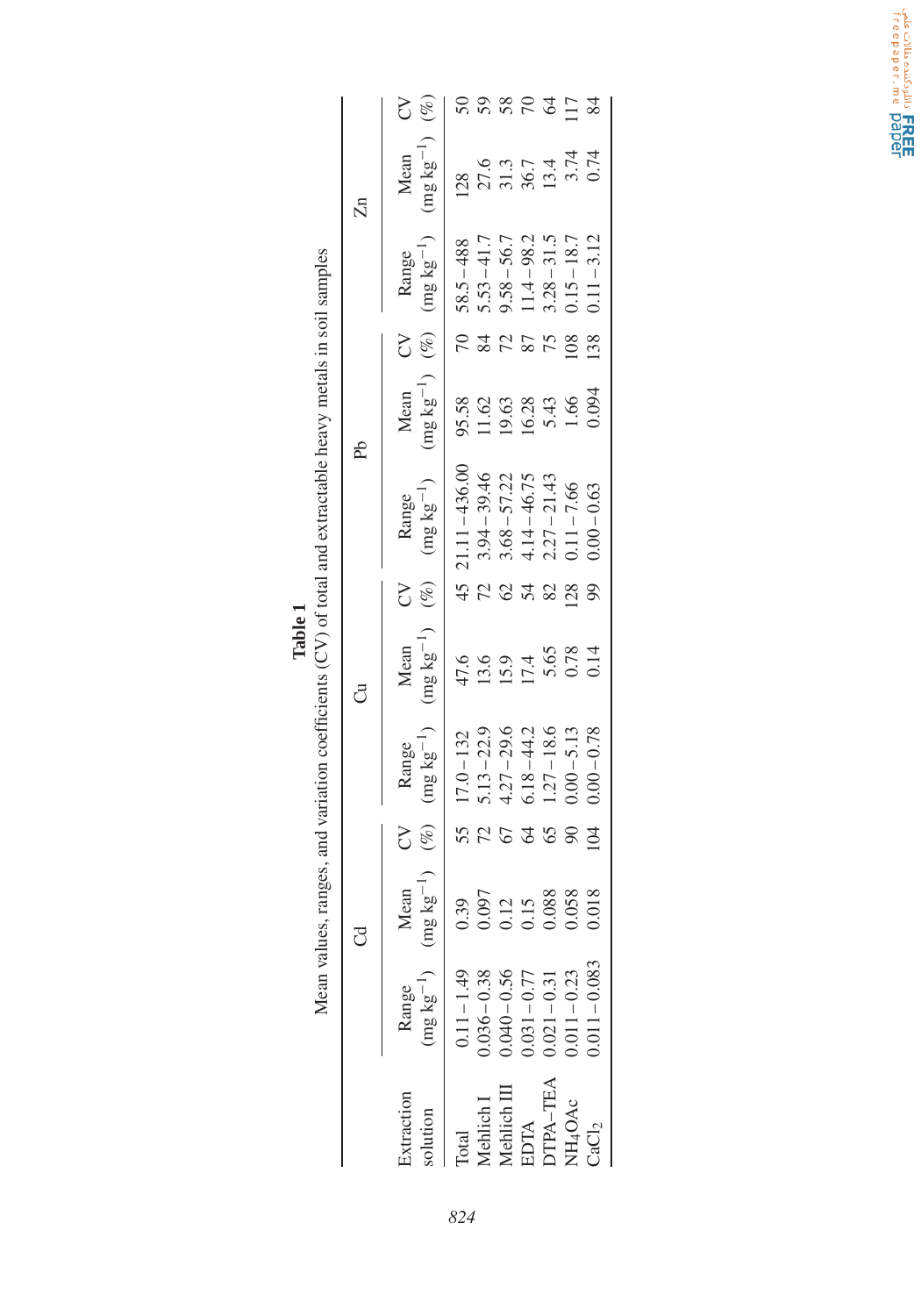#### *Extractable Heavy Metals in the Soils*

The contents of extractable Cd, Cu, Pb, and Zn, derived by six different extraction methods, varied greatly among the soils (Table 1). Variation coefficients (CV) of extractable heavy metals for the same extraction methods ranged from 52 to 128%. Generally, the variation coefficients changed with extraction methods in the order of  $NH<sub>4</sub>Ac$  and  $CaCl<sub>2</sub>$  *>* Mehlich 1, Mehlich 3, EDTA, and DTPA–TEA. The extraction capacity of the metals was found in the order EDTA  $>$  Mehlich 3  $>$  Mehlich 1  $>$  DTPA–TEA  $>$  NH<sub>4</sub>OAc  $>$  CaCl<sub>2</sub>.

#### *Metal Accumulation in Rice Plant*

Accumulation of metals in rice plant organs varied greatly among sampling locations. Cadmium, Cu, Pb, and Zn contents in grain ranged from 0.027 to 0.25 mg kg<sup>-1</sup>, 1.29 to 8.44 mg kg−1, 0.059 to 1.75 mg kg−1, and 4.98 to 23.5 mg kg−1, respectively (Table 2). The corresponding mean values were 0.090, 4.07, 0.36, and 9.32 mg kg<sup>-1</sup>. Concentration of Cu in grain for all samples was less than the threshold level (10 mg kg<sup>-1</sup>) of food quality of China (Zou, Qiu, and Zhou 2008). However, 9.4, 28.3, and 7.5% of grain samples had Cd, Pb, and Zn concentrations greater than their threshold levels (0.20, 0.40, and 20 mg kg<sup>-1</sup> for Cd, Pb, and Zn, respectively) of food quality of China (Zou, Qiu, and Zhou 2008). These results indicated that concentrations of Cd, Pb, and Zn in grains in the area were a potential risk for human health. Cadmium, Cu, Pb, and Zn contents in the stalk ranged from 0.038 to 1.99 mg kg<sup>-1</sup>, 2.54 to 26.8 mg kg<sup>-1</sup>, 0.076 to 3.21 mg kg<sup>-1</sup>, and 5.43 to 67.9 mg kg<sup>-1</sup>, with their mean values of 0.38, 8.78, 0.72, and 16.9 mg kg<sup>-1</sup>, respectively. The contents of heavy metals in stalks were significantly greater than those in grains.

#### *Correlation Analysis*

Bioavailability of heavy metals in soil to rice plants was evaluated by correlating the metal content in soil fractions (total content and extractable content) determined by various extraction methods with the metal content in plants, and correlation coefficients between the total content of a given metal in soil and plant (Soil<sub>total</sub> – Plant) and extractable fraction from soil and plant (Soil<sub>extractable</sub> – Plant) are shown in Table 3. In a majority of cases in the literature, there was no linear dependence between total soil content and plant content determined (Chojnacka et al. 2005). This study also confirmed that linear dependences between total soil content and rice plant content of Cd, Cu, Pb, and Zn was not strong, but the situation drastically changed when the plant content was correlated with the extractable fraction. It may be that not all the metal species found in the soil are available to plants. Only bioavailable forms can be absorbed. However, correlation coefficients between metal contents in plants and extractable content in soils varied greatly with extraction solution. Mean correlation coefficients of Cd, Cu, Pb, and Zn decreased in the order of NH4OAc  $(0.890)$  > CaCl<sub>2</sub>  $(0.829)$  > DTPA–TEA  $(0.554)$  > EDTA  $(0.443)$  > Mehlich 3  $(0.438)$  > Mehlich 1 (0.435). Two extraction agents showed the greatest values of correlation coefficients:  $NH_4O$ Ac and  $CaCl<sub>2</sub>$ . The DTPA–TEA can be implied to evaluate soil–plant relation. Therefore, we defined the bioavailable components as those that are extracted with  $NH<sub>4</sub>OAC$  or CaCl<sub>2</sub> solution, according to the correlation coefficients described previously.

It was also found that soil pH had significant effects on the accumulation of the metals in the plants (Table 3). The accumulation of the metals in the plants increased with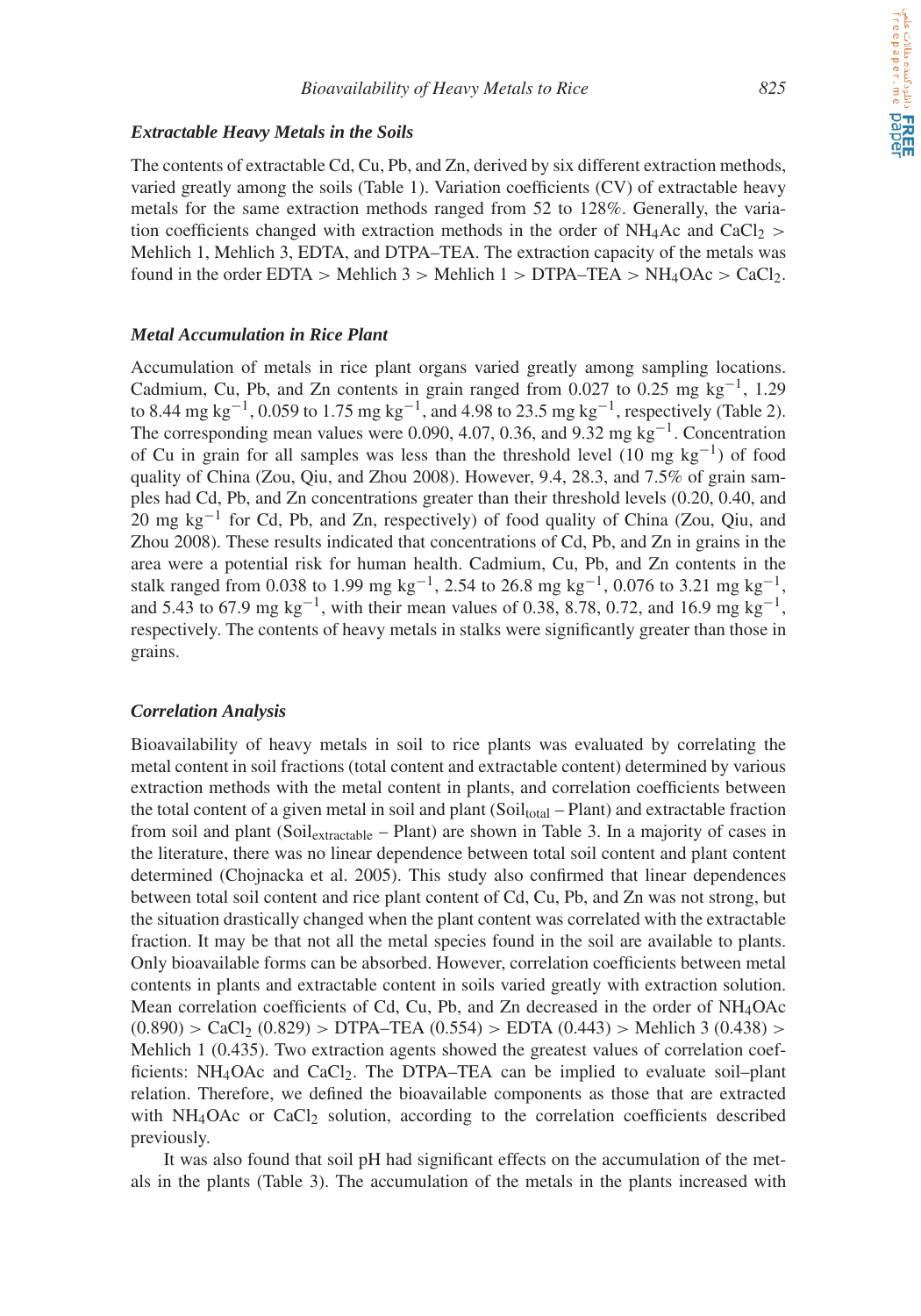|                                                                                            |                    | Š                                                                                                                                                                  | 86<br>$\frac{8}{4}$                          |
|--------------------------------------------------------------------------------------------|--------------------|--------------------------------------------------------------------------------------------------------------------------------------------------------------------|----------------------------------------------|
|                                                                                            | $\Xi$              | Mean                                                                                                                                                               | 9.32<br>16.9                                 |
|                                                                                            |                    | Range                                                                                                                                                              | $102 \quad 4.98 - 23.5$<br>$93, 5.43 - 67.9$ |
|                                                                                            |                    | $\gtrsim$                                                                                                                                                          |                                              |
|                                                                                            | Ρb                 | Mean                                                                                                                                                               | 0.36<br>0.72                                 |
| ranges, and variation coefficients (CV) of accumulation of heavy metals in grain and stalk |                    | (%) $(\frac{1}{2}kg^{-1})$ (mg kg <sup>-1</sup> ) (%) (mg kg <sup>-1</sup> ) (mg kg <sup>-1</sup> ) (%) (mg kg <sup>-1</sup> ) (mg kg <sup>-1</sup> ) (%)<br>Range | $41$ 0.059 - 1.75<br>$6500076 - 3.21$        |
| Table 2                                                                                    |                    | $\zeta$                                                                                                                                                            |                                              |
|                                                                                            | ටී                 | Mean                                                                                                                                                               | 4.07<br>8.78                                 |
|                                                                                            |                    | Range                                                                                                                                                              | $125$ $2.54 - 26.8$<br>$68$ 1.29 - 8.44      |
|                                                                                            |                    | $\lesssim$                                                                                                                                                         |                                              |
| Mean values,                                                                               | $\tilde{\epsilon}$ | Mean                                                                                                                                                               | 0.38                                         |
|                                                                                            |                    | $(mg kg^{-1})$ $(mg kg^{-1})$<br>Range                                                                                                                             | $0.027 - 0.25$ 0.090<br>$0.038 - 1.99$       |
|                                                                                            |                    | Tissue                                                                                                                                                             | Grain<br>Stalk                               |

| $\overline{\mathbb{Z}}$ | Mean<br>$(\text{mg kg}^{-1})$        | $9.32$<br>16.9                           |  |
|-------------------------|--------------------------------------|------------------------------------------|--|
|                         | Range<br>$(mg kg^{-1})$              | $5.43 - 67.9$<br>$102 \quad 4.98 - 23.5$ |  |
|                         | $(\%)$<br>Š                          | 93                                       |  |
| Ъp                      | Mean<br>$(mg \, kg^{-1})$            | 0.36<br>0.72                             |  |
|                         | Range<br>$(mg kg^{-1})$              | $0.059 - 1.75$<br>$0.076 - 3.21$         |  |
|                         | $(6)$ .<br>S                         | 65<br>$\frac{41}{2}$                     |  |
| $\vec{c}$               | Mean<br>$(mg kg^{-1})$               | 4.07<br>8.78                             |  |
|                         | Range<br>$(mg \; kg^{-1})$           | $68$ 1.29 - 8.44<br>$2.54 - 26.8$        |  |
|                         | 3                                    | 125                                      |  |
| ہے<br>آ                 | $(kg^{-1})$ (%)<br><b>lean</b><br>mg | 0.00<br>38                               |  |
|                         | $mg \, kg^{-1}$                      | $0.027 - 0.25$<br>$0.038 - 1.99$         |  |
|                         | sue                                  |                                          |  |

Cole Colla, o anticolario FREE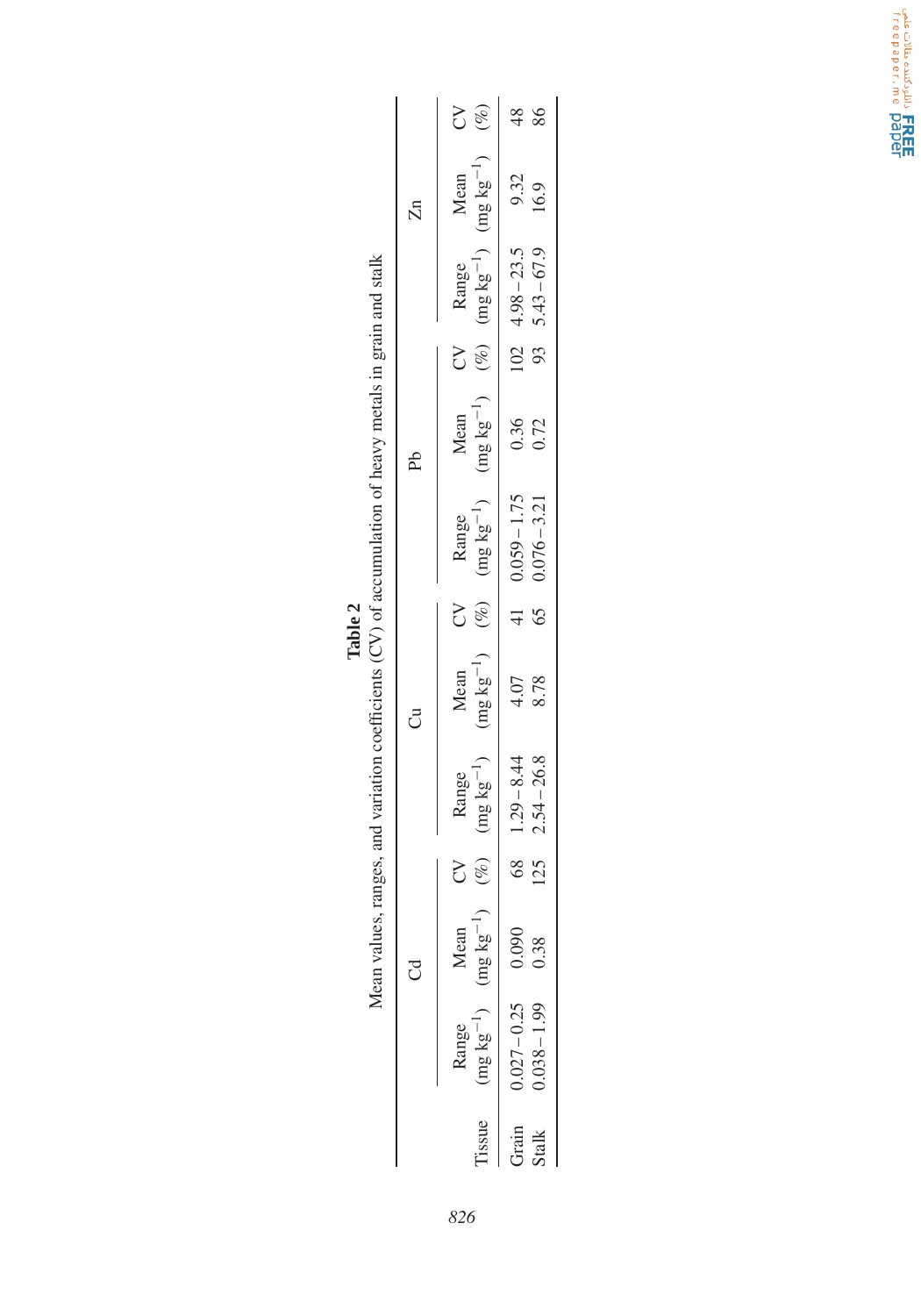Linear correlation coefficients (r) between accumulation of the metals in plants and extractable heavy metals in soils as well as soil properties Linear correlation coefficients (*r*) between accumulation of the metals in plants and extractable heavy metals in soils as well as soil properties **Table 3**

|                                                                                                                                          |             |             | Grain                 |                                                               |                        |                       | <b>Stalk</b>           |                         |
|------------------------------------------------------------------------------------------------------------------------------------------|-------------|-------------|-----------------------|---------------------------------------------------------------|------------------------|-----------------------|------------------------|-------------------------|
| Extraction solution                                                                                                                      | ರ           | Ju          | Ъp                    | Zn                                                            | ರ                      | ರೆ                    | Ъp                     | $\overline{\mathbb{Z}}$ |
| Total                                                                                                                                    | $0.326*$    | 0.212       | $0.437***$            | $0.3535*$                                                     | $0.284*$               | $0.306*$              | $0.374***$             | $0.364***$              |
| Mehlich <sub>I</sub>                                                                                                                     | $0.376***$  | $0.352*$    | $0.367***$            | $0.463***$                                                    | $0.396***$             |                       | $0.482***$             | $0.571***$              |
| Mehlich III                                                                                                                              | $0.428***$  | $0.296*$    |                       | $0.421***$                                                    | $0.406***$             | $0.476***$<br>0.561** | $0.413***$             | $0.506***$              |
| EDTA                                                                                                                                     | $0.363***$  | $0.416***$  | $0.472***$<br>0.515** | $0.391***$                                                    | $0.426***$             | $0.442***$            | $0.423***$             | $0.565***$              |
| DTPA-TEA                                                                                                                                 | $0.618***$  | $0.532***$  | $0.466***$            |                                                               | $0.586***$             | $0.496***$            | $0.409**$              | $0.712***$              |
| NH <sub>4</sub> OAc                                                                                                                      | $0.848***$  | $0.744**$   | $0.834***$            | $0.616***$<br>0.957**                                         | $0.935***$             | $0.930***$            | $0.922**$              | $0.948***$              |
| CaCl <sub>2</sub>                                                                                                                        | $0.832***$  | $0.699**$   | $0.796***$            | $0.867***$                                                    | $0.806**$              | $0.887***$            | $0.892***$             | $0.853***$              |
| Soil properties                                                                                                                          |             |             |                       |                                                               |                        |                       |                        |                         |
| Organic carbon                                                                                                                           | $-0.074$    | $-0.033$    | $-0.098$              |                                                               |                        | $-0.032$              |                        |                         |
| H                                                                                                                                        | $-0.732***$ | $-0.735***$ | $-0.608***$           | $\begin{array}{r} -0.050 \ -0.699^{***} \ -0.197 \end{array}$ | $0.043$<br>$-0.641***$ | $-0.732***$           | $-0.021$<br>$-0.640**$ | $-0.040$<br>$-0.684***$ |
|                                                                                                                                          | $-0.167$    | $-0.165$    | $-0.071$              |                                                               | $-0.066$               | $-0.178$              | $-0.054$               | $-0.131$                |
| Mote $\frac{1}{2}$ and $\frac{1}{2}$ at the statistical similar and at probability layels of $n > 0$ OS and $n > 0$ O $n$ reconstructive |             |             |                       |                                                               |                        |                       |                        |                         |

mateur une statustical significance at probability induced by  $\rho \leq 0.01$ ,  $\rho \leq 0.01$ , respectively. *Note*. <sup>\*</sup> and <sup>\*</sup> indicate the statistical significance at probability levels of  $p < 0.05$  and  $p < 0.01$ , respectively. Note. and

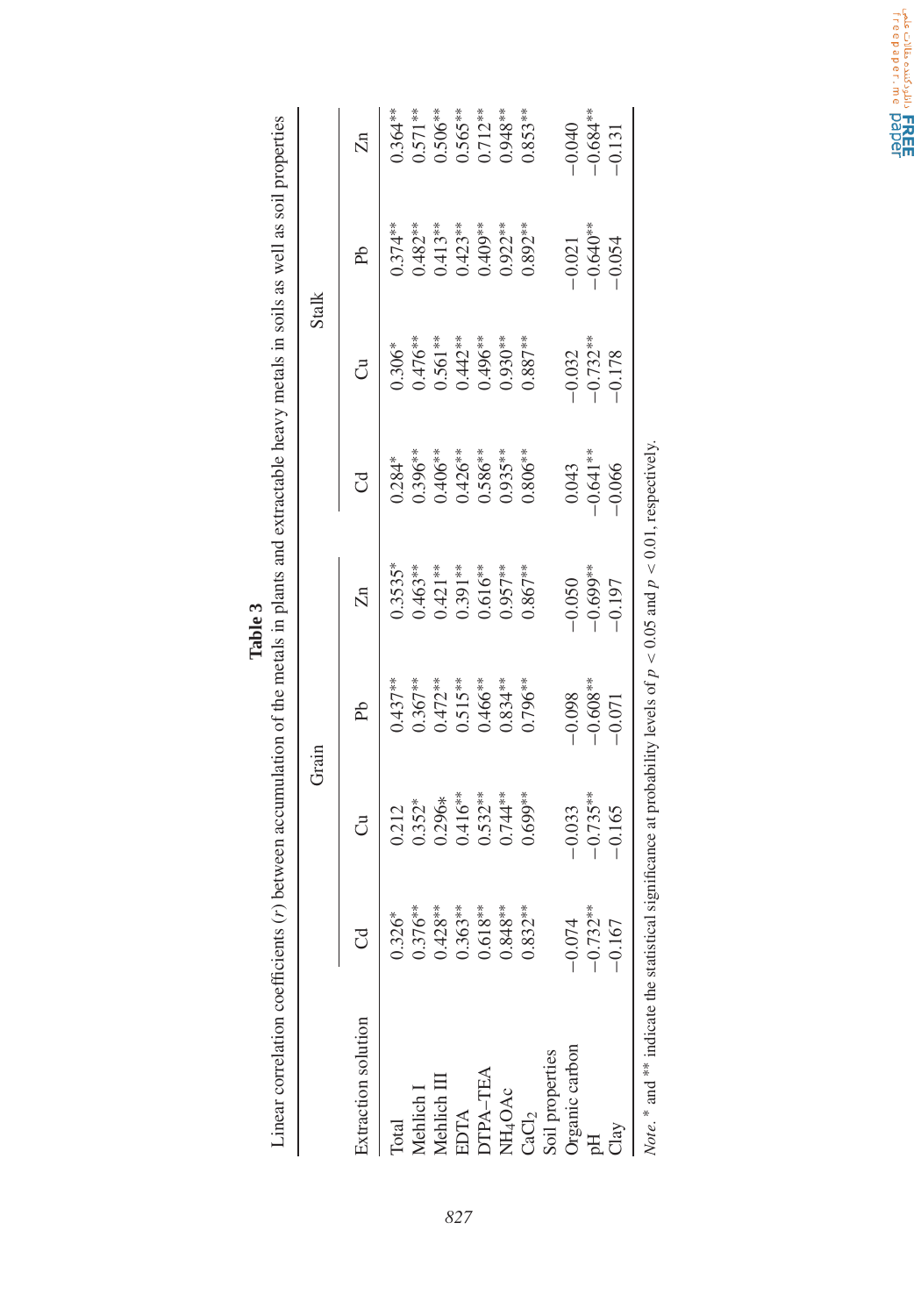decreasing pH. This may be due to the increase in solubility of soil heavy metals and desorption of heavy metals sorbed by soils in lower pH environments (Du Laing et al. 2007; Fernandez-Calvino et al. 2008; Rieuwerts 2007).

#### *Prediction of Heavy Metals Accumulated in Rice*

The relationship between extractable heavy metals from the soil using the following two extraction methods,  $NH<sub>4</sub>OAC$  and  $CaCl<sub>2</sub>$ , were found to be the most suitable extractants for predicting bioavailability of heavy metals in polluted soils to rice (Table 3). There are significant linear relationships between metal contents in plants and NH4OAc- and CaCl2-extractable fractions of metals from the soil. A statistically significant relationship between the content of a given element in the soil and plant suggested that  $NH_4OAc$ and CaCl<sub>2</sub>-extractable fraction of the metals from soil can provide a simple and useful method for assessing uptake for the purposes of estimation and screening. The correlation coefficient obtained by NH4OAc-extractable metals was generally greater than that by CaCl2-extractable metals. This may suggest that uptake of metals by plant mostly originated from exchangeable forms of the metals in the soils.

Deviation from linearity could be explained by the complexity of the process of metal ion transfer from soil to plant, and many factors influence element transfer to plants. It is necessary to take into consideration that the content of metals in plants are influenced by a variety of factors, including plant species, type of soil, physicochemical properties, weather conditions, type of cultivation, and applied fertilizers. Also, metals are taken up by plants not only from soil but also from air deposition and water. Additionally, soil pH and other soil components can influence metal content in plants (Strobel et al. 2005). In the majority of cases, soil pH and contents of organic matter and clay showed negative correlation coefficients, which were statistically significant for pH and plant concentrations for Cd, Cu, Zn, and Pb (Table 3).

The stepwise multiple regression analyses for Cd, Cu, Pb, and Zn concentrations in plants as a function of total metal, pH, organic matter, and clay contents are listed in Table 4. The significance of coefficients,  $r$ , an evaluation of the overall prediction of bioavailability, is also included in Table 4. The stepwise multiple regression equation of metal in plants consisted of four steps and was quite similar for Cd, Cu, Pb, and Zn. The first variable entered was pH, and the second variable entered was total metal. The third and forth variables entered were organic-matter and clay contents, respectively. The results indicate that the combination of total metal, pH, organic-matter contents, and clay contents could also be useful tools to predict heavy metals accumulated in rice plants (Table 4).

#### **Conclusions**

The presence of heavy metals in soils does not imply that they are available to plants, particularly if they are insoluble in the soil solution. Of significance is the metal concentration in the available form, because this form simulates if a given metal could be absorbed by plants. Therefore, there is a need to elaborate an extraction procedures that would enable determination of the quantity of metals available to plants during growing season. On the basis of single extraction procedures of soil heavy metals with six extracting agents, we found that both  $NH_4O$ Ac and  $CaCl_2$  were the most suitable extractants for predicting bioavailability of heavy metals from paddy soils contaminated with lead–zinc mine tailings to rice plant and could be taken as a measure of the bioavailability of a given metal to rice plant. The results also suggested that uptake of heavy metals by rice plants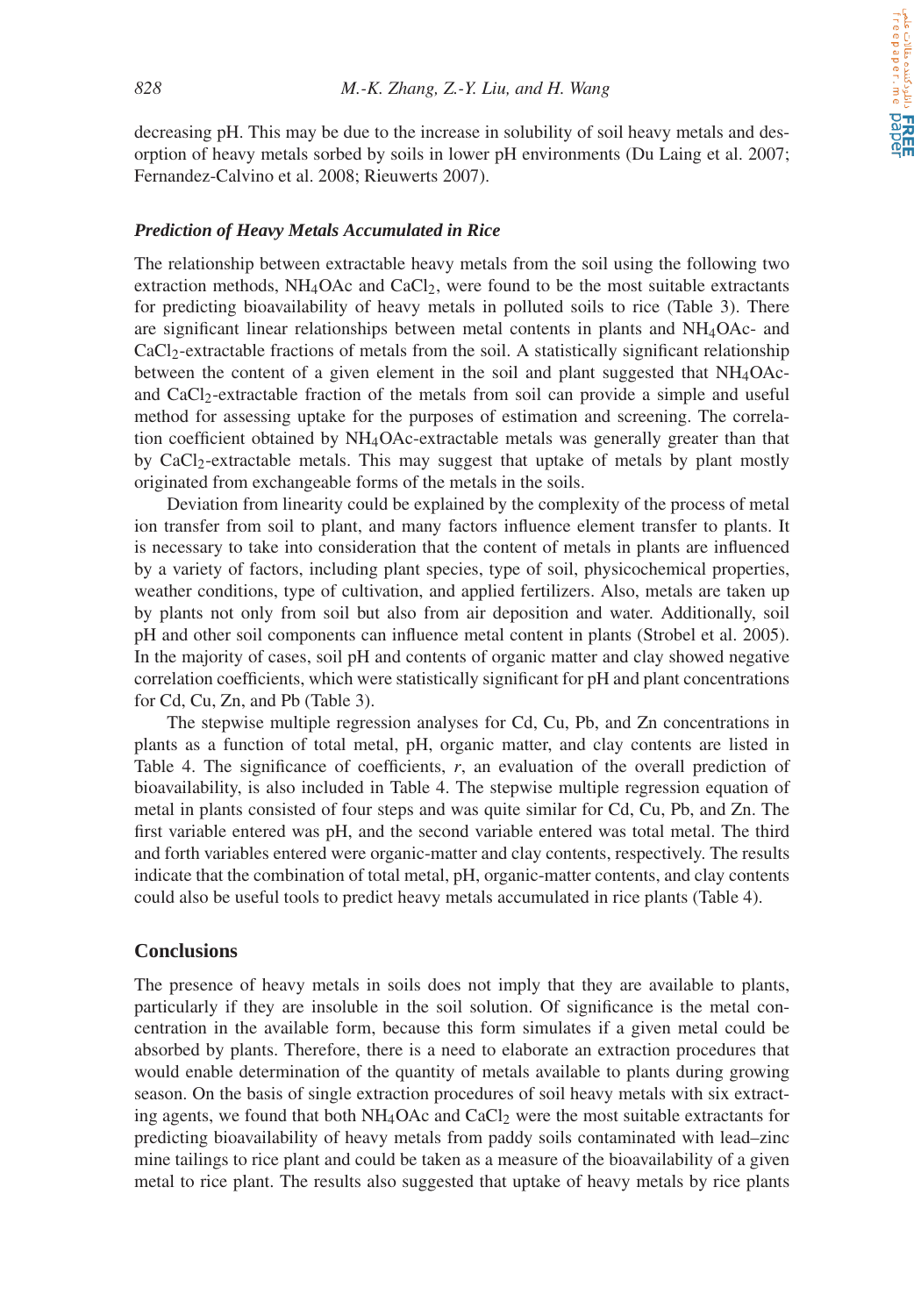|               |       |                                                    | total metal and properties of the soils                                    |                                                                                                                                                                                                                                                                               |                          |                |
|---------------|-------|----------------------------------------------------|----------------------------------------------------------------------------|-------------------------------------------------------------------------------------------------------------------------------------------------------------------------------------------------------------------------------------------------------------------------------|--------------------------|----------------|
|               |       |                                                    | NH <sub>4</sub> OAc-extractable $(X)$ CaCl <sub>2</sub> -extractable $(X)$ | pH $(X_1)$ , total $(X_2)$ , OC $(X_3)$ , and clay $(X_4)$                                                                                                                                                                                                                    |                          |                |
| <b>Metals</b> |       | Tissue Linear regression $r$ Linear regression $r$ |                                                                            | Multiple linear regression                                                                                                                                                                                                                                                    |                          | $\overline{F}$ |
|               |       |                                                    |                                                                            | Cd (Y, mg kg <sup>-1</sup> ) Grain $Y = 0.032 + 0.99X$ 0.848 $Y = 0.041 + 2.68X$ 0.832 $Y = 0.41 - 0.058X_1 + 0.089X_2 - 0.0025X_3 + 0.0086X_4$ 0.798 21.0<br>Stalk $Y = -0.12 + 8.46 X 0.935 Y = 0.012 + 20.2 X 0.806 Y = 0.19 - 0.41 X1 + 0.61 X2 - 0.010.01 X3 + 0.001 X4$ | $0.705$ 11.9             |                |
|               | Stalk |                                                    |                                                                            | $Y = 4.62 + 5.31 X$ (0.92 $Y = 3.64 + 3.54 X$ (0.887 $Y = 37.8 - 5.31 X_1 + 0.069 X_2 - 0.093 X_3 + 0.0000 X_4$<br>Cu $(Y, mg kg^{-1})$ Grain $Y = 3.11 + 1.24X$ 0.744 $Y = 2.91 + 8.05X$ 0.699 $Y = 12.8 - 1.56X1 + 0.012X2 - 0.023X3 + 0.007X4$                             | 0.752 15.7<br>0.775      | 18.0           |
|               |       |                                                    |                                                                            | Stalk $Y = 0.14 + 0.35 X$ $0.930 Y = 0.24 + 4.69 X$ $0.893 Y = 2.97 - 0.55X1 + 0.0028X2 - 0.0038X3 + 0.030X4$<br>Pb (Y, mg kg <sup>-1</sup> ) Grain $Y = 0.075 + 0.17 X 0.834 Y = 0.14 + 2.25 X 0.796 Y = 1.68 - 0.27X_1 + 0.0019X_2 - 0.017X_3 + 0.014X_4$                   | 0.705<br>0.701           | 11.6<br>11.9   |
|               |       |                                                    |                                                                            | Zn $(Y, mg kg^{-1})$ Grain $Y = 5.66 + 0.98 X$ $0.957$ $Y = 4.69 + 6.22 X$ $0.867$ $Y = 32.1 - 3.95X_1 + 0.022X_2 - 0.12X_3 - 0.027X_4$<br>Stalk $Y = 5.18 + 3.13 X$ $0.948$ $Y = 2.16 + 19.8 X$ $0.853$ $Y = 80.2 - 12.8X1 + 0.076X2 - 0.31X3 + 0.27X4$                      | 0.760 16.4<br>0.768 17.2 |                |

Simple regression and stepwise multiple regression equations of metals in plants as a function of extractable metals in soil by NH<sub>4</sub>OAc and CaCl2 or Simple regression and stepwise multiple regression equations of metals in plants as a function of extractable metals in soil by NH4OAc and CaCl2 or **Table 4**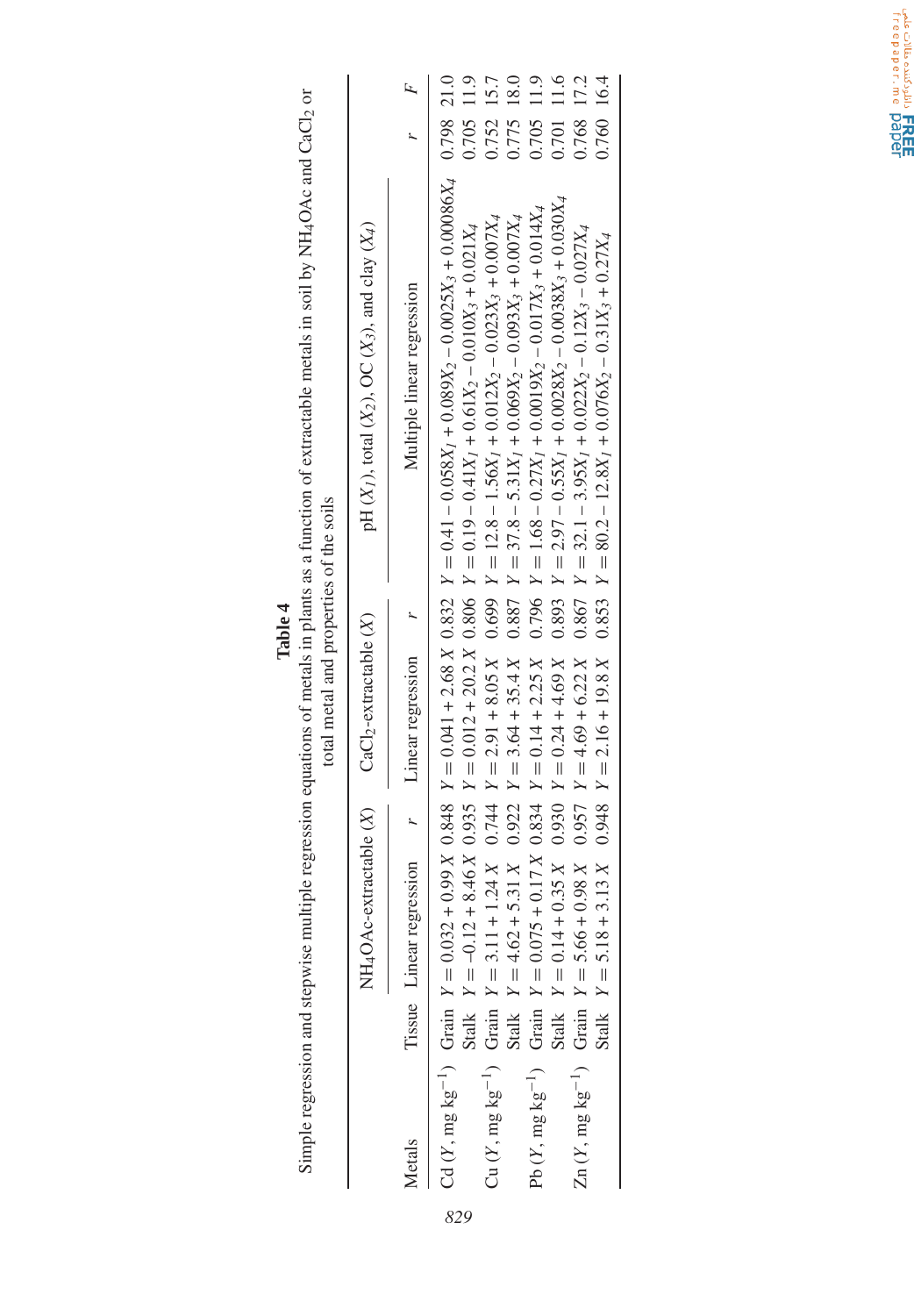was mostly from exchangeable and water-soluble fractions of the metals in the soils. The pH influenced the availability of heavy metals in the soils more than the total content of metals and other soil properties.

#### **Acknowledgments**

This research was financially supported by the National Basic Research Program (973) of China (No. 2005CB121104), the National Natural Science Foundation of China (40771090), and the National Science Foundation of Zhejiang Province (No. R306011), China.

#### **References**

- Adriano, D. C. 2001. *Trace elements in terrestrial environments: Biogeochemistry, bioavailability, and risk of metals*, 2nd ed. New York: Springer-Verlag.
- Alloway, B. J. 1995. *Heavy metals in soils*. London: Blackie Academic & Professional.
- Alvarez, J. M., L. M. Lopez-Valdivia, J. Novillo, A. Obrador, and M. I. Rico. 2006. Comparison of EDTA and sequential extraction tests for phytoavailability prediction of manganese and zinc in agricultural alkaline soils. *Geoderma* 132 (3–4): 450–463.
- Cattani, I., M. Romani, and R. Boccelli. 2008. Effect of cultivation practices on cadmium concentration in rice grain. *Agronomy for Sustainable Development* 28 (2): 265–271.
- Chojnacka, K., A. Chojnacki, H. Gorecka, and H. Gorecki. 2005. Bioavailability of heavy metals from polluted soils to plants. *Science of the Total Environment* 337 (1–3): 175–182.
- De Vries, W., J. Curlik, A. Muranyi, B. Alloway, and B. J. Groenenberg. 2005. Assessment of relationships between total and reactive concentrations of cadmium, copper, lead, and zinc in Hungarian and Slovakian soils. *Ekologia-Bratislava* 24 (2): 152–169.
- Du Laing, G., D. Vanthuyne, E. M. G. Tack, and M. G. Verloo. 2007. Factors affecting metal mobility and bioavailability in the superficial intertidal sediment layer of the Scheldt estuary. *Aquatic Ecosystem Health and Management* 10 (1): 33–40.
- Feng, M. H., X. Q. Shan, S. Z. Zhang, and B. Wen. 2005. A comparison of the rhizospherebased method with DTPA, EDTA,  $CaCl<sub>2</sub>$ , and  $NaNO<sub>3</sub>$  extraction methods for prediction of bioavailability of metals in soil to barley. *Environmental Pollution* 137 (2): 231–240.
- Fernandez-Calvino, D., M. Pateiro-Moure, E. Lopez-Periago, M. Arias-Estevez, and J. C. Novoa-Munoz. 2008. Copper distribution and acid–base mobilization in vineyard soils and sediments from Galicia (NW Spain). *European Journal of Soil Science* 59 (2): 315–326.
- Gupta, A. K., and S. Sinha. 2007. Assessment of single extraction methods for the prediction of bioavailability of metals to *Brassica juncea* L. Czern. (var. Vaibhav) grown on tannery waste contaminated soil. *Journal of Hazardous Materials* 149 (1): 144–150.
- Hamilton, E. I. 1995. State of the art of trace element determinations in plant matrices: Determination of the chemical elements in plant matrices, an overview. *Science of the Total Environment* 176:3–14.
- He, J. Y., C. Zhu, Y. F. Ren, Y. P. Yan, and D. Jiang. 2006. Genotypic variation in grain cadmium concentration of lowland rice. *Journal of Plant Nutrition and Soil Science* 169 (5): 711–716.
- Hope, B. K. 1995. A review of models for estimating terrestrial ecological receptor exposure to chemical contaminants. *Chemosphere* 30 (12): 2267–2287.
- Institute of Soil Science, Chinese Academy of Sciences. 1978. *Soil physical and chemical analysis*. Shanghai, China: Shanghai Scientific and Technical Press.
- Iyengar, S. S., D. C. Martens, and W. P. Miller. 1981. Distribution and plant availability of soil zinc fractions. *Soil Science Society of American Journal* 45:735–739.
- Kabata-Pendias, A., and H. Pendias. 1992. *Trace elements in soils and plants*. Boca Raton, Fl.: CRC Press.